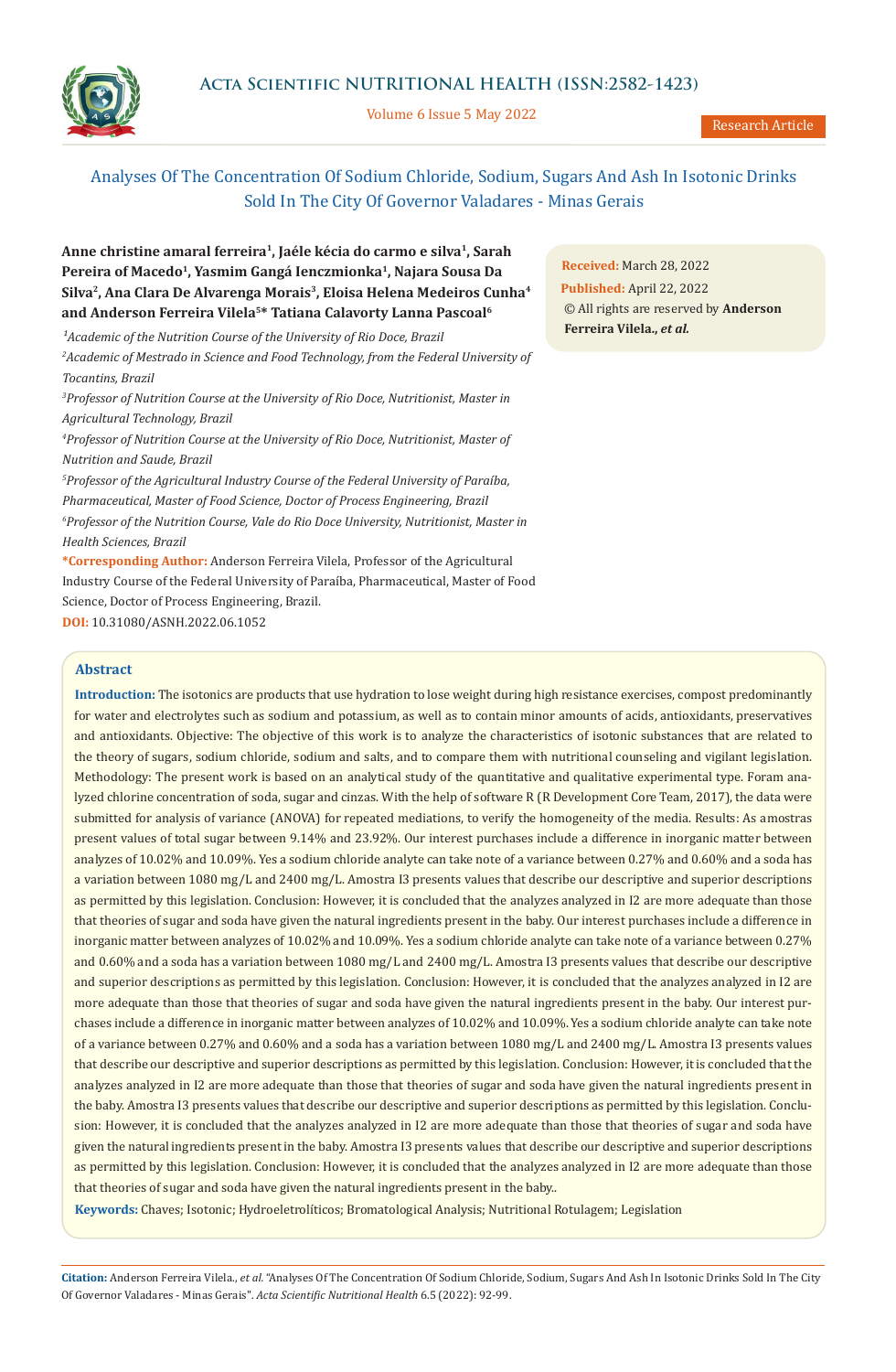#### **Introduction**

The isotonic so-called technical hydrolytic supplement supplements for athletes, defined as a product that aids hydration to be lost during high resistance exercises [1].

Compost predominantly for water and electrolytes such as sodium and potassium, as well as to contain minor amounts of sugars, preservatives, acidulants, antioxidants, flavoring and currants [2,3].

Consumption of isotonic babies initiates our United States around the age of 60, when the University of Florida football coach wanted a solution that resolved the physical performance of athletes during intense and caloric activities [4].

It should be noted that the University's pseudonyms will develop the formula, which can be used in its composition, carbohydrates and minerals, to be tested during a football match. The players will present a higher yield and higher design after the consumption at no interval of the game. Almost 20 years have passed since the baby was taken to Brazil, since then he has been in the supermarket store [3].

Hydroelectrolytic baths have a plasma-like formulation, which facilitates the repositioning of liquids and electrolytes lost during their physical activity  $[5]$ . Interestingly, it can cause human health problems when consumed in excessive amounts, then it can have its own synthetic currents. These additives are responsive to the variety of available cores, making them more attractive to consumers. Some deletion effects associated with their consumption are due to allergic reactions, asthma and hyperthyroidism and hyperactivity disorder (TDAH) [6].

Studies show the use of isotonic as a source of hydrolytic treatment for rehydration and the repositioning of minerals and vitamins during vomiting and diarrhea [7-9].

For example, diarrhea aguda, as a major complication and dehydration or improvement of the state of hydration should be one of the first attitudes to being taken after abortion, mainly from diarrhea [9].

Studies have shown that even more common Crohn's practices in nutritional therapy adapt to isotonic use in order to increase diet and restore patient fluid intake [10].

A characterization of a product is based on its physical, chemical and sensory composition  $[11]$ . The inorganic residue of a determined food is called chinzas, sending the result of the organic matter. You can find in it a chemical composition large amount of potassium, sodium, calcium and magnesium, small amounts of aluminum, iron, copper, manganese and zinc. It is also possible to observe traces of argon, iodine and fluorine. Sending assimilation is constantly used as a criterion for identifying food products [11].

The legislation determines for isotonic babies a concentration of sodium between 460 and 1150 mg/L and a limit for potency of 700 mg/L. Refer to the amount of carbohydrates you can count on 8% (m/v). In relation to fruit, when added, can not exceed 3% (m/v) of the product taken for consumption [1].

Second to ABIR (Brazilian Association of Refrigerant and Non- -Alcoholic Beverages Industries) the consumption of isotonic baby breeds increased by 20% between 2016 and 2019. the high habits of this time about the population with the increase in the practice of physical activity, a good diet allied with adequate hydration, for better body results [12].

Diante disso este trabalho teve comoobjectively, analyze the characteristics of the isotonic sabor uva quanto ao theory of sugar, sodium chloride, soda and cinzas and compare with the nutritional and legal legislation vigente.

## **Materials and Methods**

Analytical study of the experimental quantitative and qualitative type.

### **Local and period of fishing**

It was conducted by the Nucleus Scientists of Saudi Arabia at the University of Rio Doce (UNIVALE), located in the city of Governor Valadares-MG, in the Pharmacognosy Laboratory. Foram arnazenados e submetidos à annalises no period de setembro a autubro de 2021.

#### **Experimental Design**

Foram analyzed theories of reducing glycides in glycosis, glycidios not reducing in sucrose, cinzas, sodium chloride and sodium of different brands and compared with the descriptions in nutritional rotation and recommended in the legislation.

# **Acquisition of Material-Prima**

Initially, three supermarkets located near the Governor Valadares-MG's office were visited, where a sale of quasi-brands and tinsmiths was carried out. Since then we have selected three brands that tinham in common with (uva) and that we found our estab-

**Citation:** Anderson Ferreira Vilela., *et al.* "Analyses Of The Concentration Of Sodium Chloride, Sodium, Sugars And Ash In Isotonic Drinks Sold In The City Of Governor Valadares - Minas Gerais". *Acta Scientific Nutritional Health* 6.5 (2022): 92-99.

93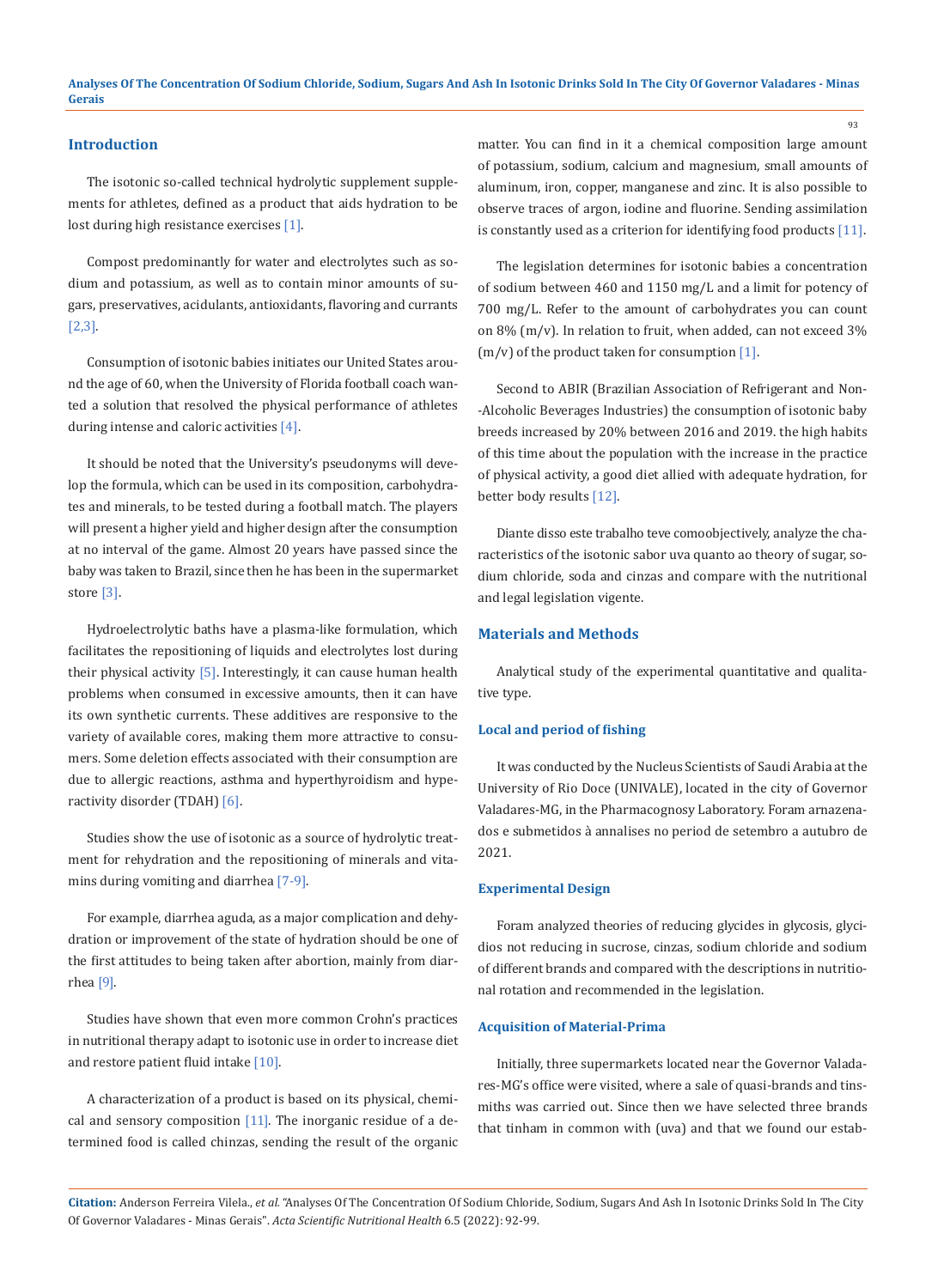lished visits. These products are transported in their original packaging inside the isothermal cauldron (collar) at ambient temperature and placed in the UNIVAL laboratory for the analysis.

# **Bromatological Analysis**

The isotonic formulations are incorporated into their original packaging by refrigeration (approximately 7 ° C) in the laboratory for the analysis of glycotic reductions, non-sucrose-reducing glycides, zincs, sodium chloride.

# **Glycidios reduce glucose and glicidios do not reduce glucose**

Following Fehling's methodology, we have developed the methods of Reducing Glicides in Glicose and Glicides are not reduced in sucrose for the determination of the theory of sugars sent the determined results in ml of glycose and sucrose per cent, m/m of amostra [13].

For the determination of reducing glycides in glycosides were added 5 g of the mixture in a beaker of 100 mL. Transferred to a 100 mL volumetric well with distilled water. Complete the volume and agitation. Filtered with filter paper and the product filtered with the phrase Erlenmeyer of 250 mL. The filter was transferred to the burette. Colocado has a 250 mL boiler, with a 10 mL pipeline, each with Fehling A and B solutions and an additional 40 mL of distilled water. Foi aquecido had to ebulition. Added, as gotas, the solution of the burette on the solution of the ball in the elimination, agitating always, that this solution passes from azul to color. For determination of glycides not reducing in sucrose, was transferred, with the aid of a pipette, 20 mL of filtered filtration in reducing liquids in glycose, for a 100 mL volumetric swab, weigh 5 g of amostra and transfer to a 100 mL volumetric swab with auxiliary distilled water. It was added the chloride acid (about 1 mL). Followed by bathing in banho-maria at  $(100 \pm 2)$  ° C for 30 to 45 minutes. It was dispersed and neutralized with sodium carbonate, added to the sodium hydroxide solution at 40%, with the aid of indicator paper, the volume was completed with distilled water and agitated.

# **Ashes**

It was used 10 g of amostra in a capsule, preferably watered at mufla at 550º C, resuspended in desiccator at ambient temperature and temperature [13].

# **Sodium and sodium chloride**

For determination of sodium chloride using Mohr's argentometric method, for titration with nitrate de prata  $[13]$ . It weighed 5 grams of amos, transferred to a volumetric volume of 500 mL, with a yield of 200 mL of distilled water and deixed for 2 hours. After 2 hours the volume with distilled water was agitated and agitated. Transfer with a volumetric pipette, 10 mL solution to a 250 mL Erlenmeyer flask. Add 50 mL of distilled water and 2 gums of potash chromium solution to 10% and titled with a 0.1 ml solution. Second to Brazilian Society of Hypertension (SBH) [26], o NaCl (sodium chloride) is composed of 60% chlorine and 40% sodium, then contains 1g sodium chloride equivalent to 400 mg sodium (SBH, 2020). Foi realized conversion nesses valors to identify the amount of soda.

94

#### **Nutritional rotary analysis**

The routers were analyzed using nutritional information and the ingredients used. From amostra I1 the ingredients described in our roots are: water, sucrose, maltodextrin, sodium chloride, sodium citrate, phosphate potash, monobasic, citric acid acidifying, aromatizing and artificial currants (Bordeaux S, orange yellow feverfew; da amostra I2: water, organic cocoa water, organic tapioca, uva sugar, organic lemon juice, natural aromas and sea salt; da amostra I3: water, water, sodium chloride, potassium citrate, magnesium chloride, calcium chloride, potassium phosphate, vitamins B3, B6 and B12, flavoring, acid regulator, citric acid and sequestered citric acid of disodic soda, potash sorbato preservatives and potash bezonato, edulcorante,

# **Statistical analysis**

The students were analyzed in a Causal Delineation (DIC). For glycid parameters, sodium chloride and cinemas, use an experiment in fatal scheme (3 x 1), three commercial markets (I1 I2 and I3), resulting in the I2 brand treating an industrialized product based on natural ingredients. Total three treatments, with three repetitions/each (tripled). With the help of software R (R Development Core Team, 2017), the data were submitted for analysis of variance (ANOVA) for repeated media, to verify the homogeneity of the media. The media that present homogeneous ( $p > 0.05$ ) were submitted to Duncan's test. Values-p are considered significant when less than 0.05.

# **Results**

Analysis of the media presented in Table 1 shows the composition of tinctures, Reducing glycides in glycose (GRG), non-reducing glycides in sucrose (GRNS), and sodium chloride, in three different brands. Note that there is a difference between analyzed coefficient of variation media and all analyzed analyzes. Reducers (AR), non- -Reducers (ANR) and Sodium chloride (NaCl) have a difference between  $p < 0.01$ . Yes all users will find  $p < 0.0001$  and then they will verify a significant variation of p < 0.005.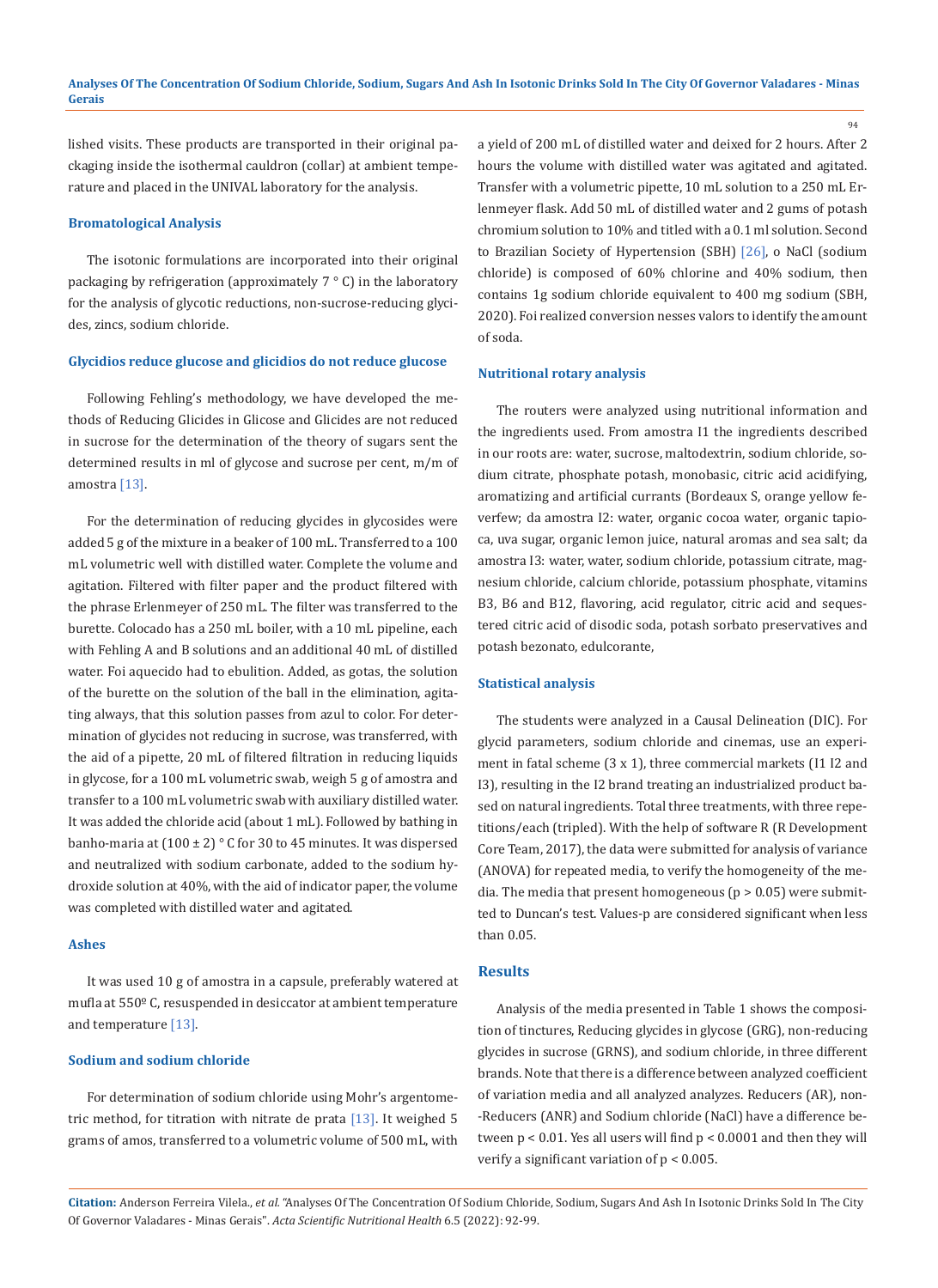**Analyses Of The Concentration Of Sodium Chloride, Sodium, Sugars And Ash In Isotonic Drinks Sold In The City Of Governor Valadares - Minas Gerais**

| I<br>I<br>۰. | ×<br>۰. |
|--------------|---------|
|              |         |

|                         |    | <b>Square Media</b> |                     |                  |                           |                 |
|-------------------------|----|---------------------|---------------------|------------------|---------------------------|-----------------|
| Sources of<br>variation | GL | CZ(g)               | AR $(%$<br>glucose) | ANR (% sucrose)  | <b>Total Sugar</b><br>(%) | NaCl $(% )$     |
| Treatment               | 2  | $0.005*$            | $13.729**$          | 85,037**         | $167.050***$              | $0.061**$       |
| Residue                 | 6  | 0.001               | 0.661               | 4,335            | 2,935                     | 0.005           |
| CV(%)                   |    | 0.27                | 15.64               | 17.45            | 10.00                     | 18.58           |
| Media                   |    | $10.07 \pm 0.04$    | $5.20 \pm 1.98$     | $11.93 \pm 4.95$ | $17.12 \pm 6.63$          | $0.39 \pm 0.14$ |

Table 1: Summary of media analysis, square media, references to interest (CZ), reducerates (AR), non-reducerates (ANR) and sodium chloride (NaCl) of different isotonic markets.

Source: Prepared by the author (2021).

CV: Coefficient of Variation; \*\*\*. \*\*, \* respectively, not significant, significant to  $p < 0.0001$ ,  $p < 0.01$  and  $p < 0.05$ .

# **Ashes**

For the sake of figure 1, it is possible to analyze the theories of truths found in different isotonic markets. Note a significant difference between brands I1 in relation to other markets (I2 and I3) that do not present significant differences between them.



Figure 1: Media values ( $\pm$  EP) of different isotonic markets. Source: Prepared by the author (2021). a, bDifferent media for different letters differ by agreement with the Duncan test  $(p < 0.05)$ .

## **Glucose sweeteners and non-sucrose sweeteners**

Analysis of the media presented in figure 2 (a) refers to reduced sugars in glucose presenting a significant difference between I2 and I1 and I3. In figure 2 (b), the data referring to sugars are not reduced in sucrose. In market I2, there is a lower index of sucrose in relation to other analyzed markets.

# **Total sugars**

The analysis of variance presented in Figure 3 compares the theories of all sugars between the three isotonic types. A figure indicates that the I2 mark may have a lower index of total sugars in relation to others, which will present higher values. And everything differs between them significantly.



**Figure 2:** Median values (± EP) of reducing sugars (a) and nonreducing sugars (b) of different isotonic markets. Source: Prepared by the author (2021). a, b Different media for different letters differ by agreement with the Duncan test  $(p < 0.05)$ .



**Figure 3:** Media values (± EP) of total sugars from different isotonic markets.

Source: Prepared by the author (2021).

a, b Secondary media for different letters differentiated by agreement with the Duncan test  $(p < 0.05)$ .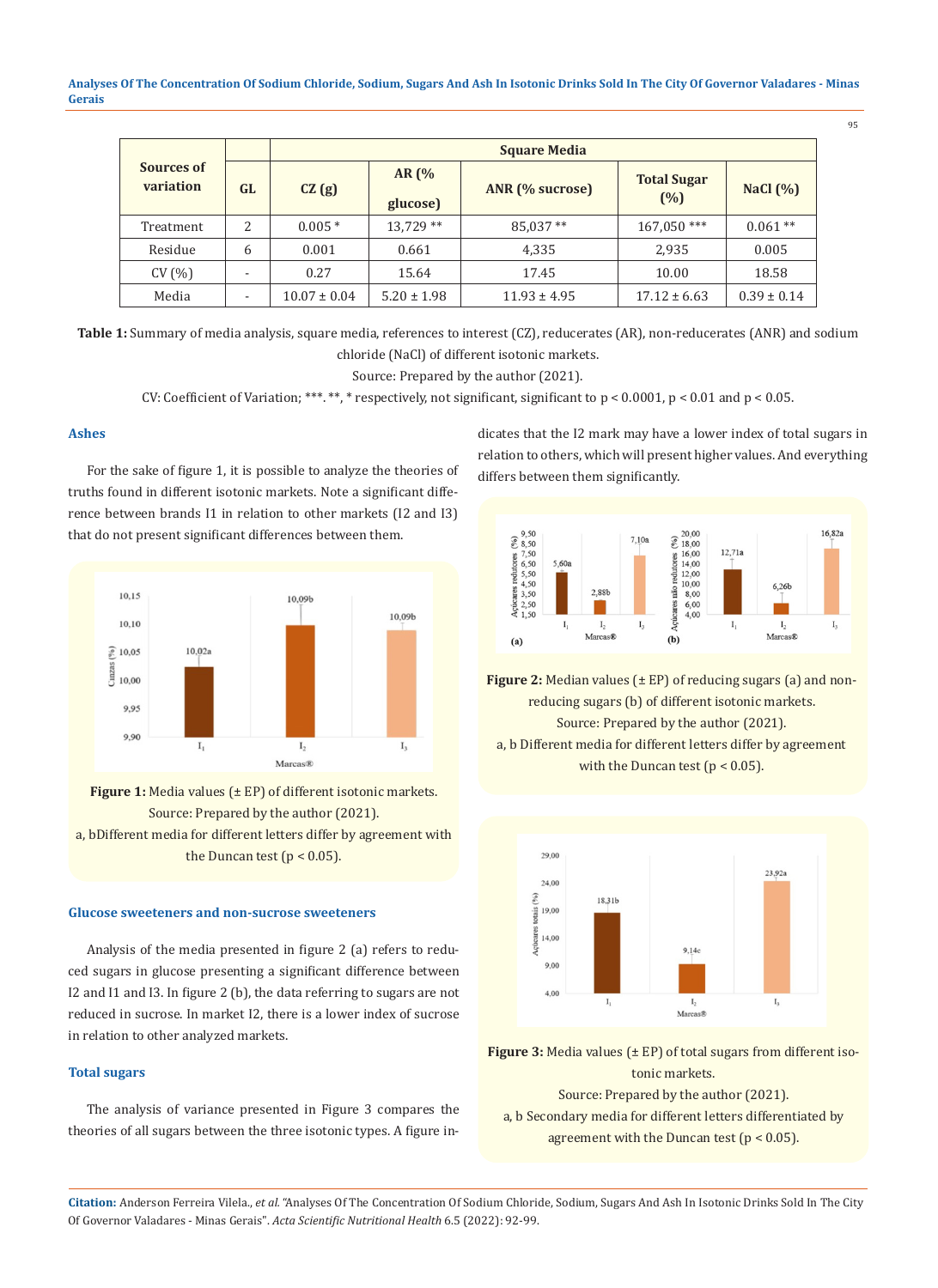# **Sodium and Sodium Chloride**

The analysis of variance presented in Figure 4 refers to the theories of sodium chloride, showing that I1 and I3 markets have major theories in comparison to the I2 market.



**Figure 4:** Media values (± EP) of chlorotic sodium of different isotonic markets. Source: Prepared by the author (2021). a, b Secondary media for different letters differentiated by agreement with the Duncan test ( $p < 0.05$ ).

In table 2, is shown in conversionof sodium chloride and sodium of isotonic markers selected for analysis. Note that as markets present different values, send to the I3 mark with values but higher followed by the I1 and I2 marks.

| <b>Isotonic:</b> | 100 mL sodium<br>chloride amount: | mg of soda em<br><b>Product 1L:</b> |
|------------------|-----------------------------------|-------------------------------------|
| 11               | 0.54g                             | $2160$ mg/L                         |
| 12               | 0.27g                             | $1080$ mg/L                         |
| Iз               | 0.60g                             | $2400$ mg/L                         |

**Table 2:** Summary of values of conversion of sodium chloride (NaCl) to sodium of different isotonic markets. Source: Prepared by the author (2021)

In Table 3 observed conversion of sodium mg values in 200 mL we find our rotors for 1 liter of product. Please note that as markets we present our rototores close to soda.

| <b>Isotonic:</b> | mg of soda em 200<br>mL to product: | mg of soda em<br><b>Product 1L:</b> |
|------------------|-------------------------------------|-------------------------------------|
| Ī1               | 99 mg                               | $495 \text{ mg/L}$                  |
| $12 \,$          | $104 \text{ mg}$                    | $520$ mg/L                          |
| 13               | $108 \,\mathrm{mg}$                 | $540 \,\mathrm{mg/L}$               |

**Table 3:** Summary of values valued by our rotors. Sodium mg conversion to 200 mL of product for 1L of product in different isotonic brands. Source: Prepared by the author (2021)

# **Discussion**

The analysadas samples had in their labeling distinct ingredient. Sample I2 contains more natural ingredients when compared to other amos.

96

# **Ashes**

With relation to theories of interest, it is possible to observe that market I1 has a lower concentration of interest in relation to other markets. In his rotation he describes only ingredients that consist of inorganic matter. I mark I3 in its rotation which describes the addition of various ingredients such as potassium citrate, magnesium chloride, potassium phosphate, sodium chloride among others, which can enrich the inorganic matter of the product. In Amostra I2, in its rotation there are natural ingredients that are mineral sources, which can result in a greater value in our theories of science. It's articles on bromate analgesic analgesic behaviors that do not support cinematic theories, do not send possible comparisons of this type.

# **Glucose reducers in glucose and no sucrose reducers**

Some adducts such as carbonyl and cetonic groups, in the presence of an oxidant, can be oxidized with an alkaline solution. These are reducing sugars (AR), which are simple sugars, such as glucose and fructose some disaccharides, such as maltose (formed from glucose) and lactose (formed from galactose and glucose) [14].

Non-Reducing Acids (ANR) require hydrolysis of glycosidic ligation to oxidize, an example is sucrose, which is formed as a ligation group between a functional group of a glycoside molecule or a functional group of two molecules. Hydrolysis of sugars without reducers is generally done with strong acid or with the use of enzymes, as invertase, for sucrose [14].

Athletic babies are considered to be babies with high glycemic index by presenting rapid absorption when ingested. During physical activity, glycemic index media foods are more tolerant and have greater gastric emptying ability compared to high glycemic indexes [15].

The sweeteners that are not and are not sweeteners that have high glycemic index. The isotonic of markets I1 and I3 present the elevated values of sugar from high glycemic index in comparison with the I2 market which present in them more natural substances and thus, less quantity of sugar.

# **Total sugars**

The formula of isotonic babies, different sources of carbohydrates are measured to better adjust the osmotic pressure, caloric content and sabor [16]. Therefore, the Nutritional Recommendations of the World Health Organization (2018) stipulate that the intake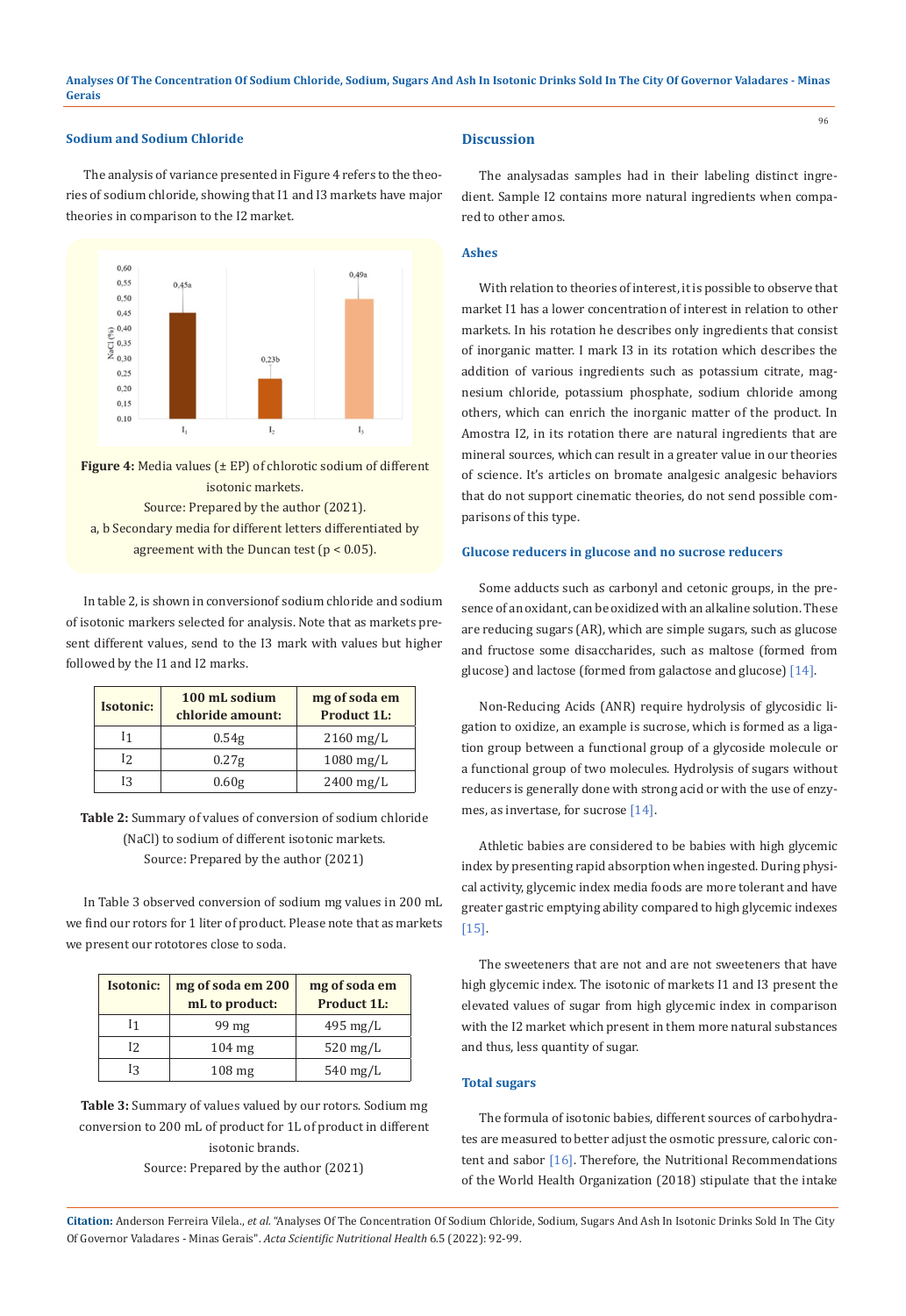of "added sugars" not derived from natural products should not exceed 10% of the total calories of the diet [17].

There are various mechanisms that lead to the consumption of "addictive sugars" in health problems, including acid corrosion of the esophageal dentition produced by bacteria that metabolize sugar, authorizing prejudice to the energy balance (energy) is called or calorie intake in liquid form and other donations not transmitted such as diabetes, cardiovascular donors, cancer and neurodegenerative donors [18].

The total amount of sugar confiscated was not presented in the box identifying it with the I2 mark significantly lower than other marks. This percentage may be related to the nutritional composition described in this Hydroelectrolytic Root which constitutes ingredients of natural origin with the addition of sugar. There are three brands that differ, as well as the distance between them, which can be explained by the presence of different ingredients in their compositions.

In agreement with the National Agency for Sanitary Vigilance (ANVISA), the carbide foods can be constituted at  $8\%$  (m/v) of the product ready for consumption [1]. Conforms to rotulagem information, on the market I1 teria 6% of sugarcane nutrition information described by rotulo and was found 18%. Yes, the I2 market has 5.5% total sugar, while agreement with analysts is 9.14%. And on Thursday, the I3 market will have a 3.9% increase in sugar and a result of 23.92%. We can observe that all markets are within the established limits of vigilant legislation and nutritional information described in the plan. We do not study studies for any comparison with the results of this work.

The World Health Organization recommends that the United States provide information on the best foods to eat, information that should be made easy to understand  $[19]$ . Therefore, in Brazil, as of 2003, the provision of foodstuffs has been fiscalised in accordance with the specific legislation of the National Sanitary Vigilance Agency (Anvisa), which provides mandatory and clear information for all packaged foods and ensures that they are consumed. what do you consume [20]?

When it comes to nutritional information we have our food rotations, the consumer can not grind his product if he has his preferences and necessities, but also includes all the ingredients in the product  $[21]$ . Therefore, it is understood that the industry is developing an important paper in food supply with authentic information and easy-to-understand compensation, and this responsibility is subject to taxation by a competent body [22]. Next study can verify that the results found for all sugars in isotonic markets are distant from the values given by manufacturers, all numbers of sugars are superior to the nutritional root.

97

# **Sodium and sodium cloreto**

Traversed the conversion of sodium into sodium and sodium could be compared to an analysis carried out with the values found in the plan and determined in Resolution RDC  $n^{\circ}$  18 of 27 April 2010 by the Ministry of Saudi Arabia [1].

Na marca I2, the concentration of soda per mg/L is shown in the previous legislation. Our brands I1 and I3 the values of soda ficaram acima recommended. Diante isso fica evidente that the three markets are being scaled to analyze some of them, I2 present the value of soda within the company firm in legislation, vale result that these values are stable and fim to prevent and consume malicious products of the product excess soda can cause the organism [23,24].

In accordance with the rotating observe that we amostra I1, I2 and I3 have a sodium amount of 495 mg/L, 520 mg/L and 540 mg/L respectively, while within the scope of this legislation, porem, our analyzes as amostras I1, I2 and I3 obtiveram diferentes do descritos no rotulo sendo eles 2160 mg/L, 1080 mg/L e 2400 mg/L respectively. Amostra I2 believes that there is a lower value of sodium per mg/L in addition to the value that the legislation determines for concentrations of our products for consumption which is from 460 to 1150 mg/L.

Second Ferreira study and collaborators [3] that we analyze 20 isotonic amos of different brands and brands, verify that 55% of the amos have different values of soda that are stipulated in the root, and show a TV the value less that is described by rotulagem. In other words, you will have greater value than you describe. Todavia, studies of Castro, Giatti and Barreto [25] he demonstrated that the whole theory of soda presents the composition of foods caused by serious dementia in patients undergoing cardiovascular disease, progression of chronic renal disease, cerebral vascular accident, ventricular ventricular hypertrophy. Also has a relationship with the increase in arterial pressure that due to the other load, is rare in populations with lower salinity intake of 50 mg/L per day. In addition, there is evidence that the consumption of salt can be indirectly related to obesity, as well as the increase in type 2 diabetes risk, independent of potential causes that increase the risk of pathology, physical activity, obesity and hypertension [25].

# **Conclusion**

Based on this study, it is concluded that isotonic prayers are consumed with a specific objective and excess sugar and chlorine,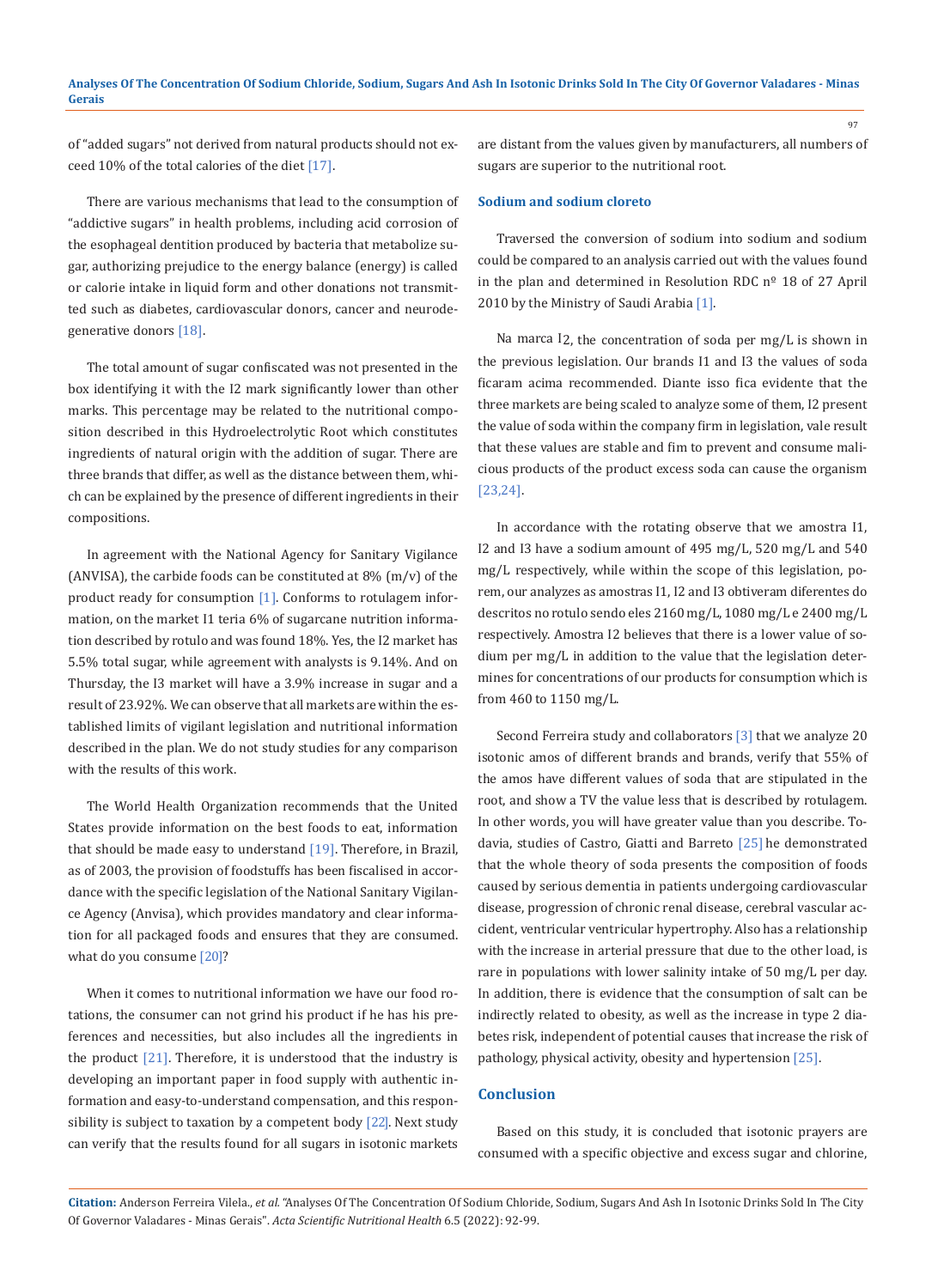and consequently sodium, our products can be produced as the objective and effect expected not to be exceeded. at consumer prices, all analysts present present values of sugar and soda. Analyzes performed on workstations I2 are more appropriate than I2s and I3s as their theories of soda and sugar should be devoted to the natural ingredients presented in the baby. Porem is less accessible than to the main coast. It is important to note that as concentrations present in the product must be conditions with the description of the root and within the quantity allowed by the legislation, as elucidated in the present work.

# **Bibliography**

- 1. [Brazil. National Health Surveillance Agency Ministry of Health](https://www.emergobyul.com/resources/anvisa-brazil-national-health-surveillance-agency)  [- ANVISA. RDC Resolution No. Food Disposal for Athletes.](https://www.emergobyul.com/resources/anvisa-brazil-national-health-surveillance-agency)  [Brasilia, DF \(2010\).](https://www.emergobyul.com/resources/anvisa-brazil-national-health-surveillance-agency)
- 2. Venquiaruto LD and Dallago RM. "Chemistry of the Prayers". Erechim, RS: EdiFAPES (2018): 66.
- 3. Ferreira LF., *et al.* "Physicochemical analyzes on the characterization of isotonic and hydrocarbon deposits in Belo Horizonte-MG". *Brazilian Journal of Development* 6.4 (2020): 17283- 17298.
- 4. Ferreira LR., *et al.* "Hydroeletrolytic baby elaborated on the basis of the addition of extra anthocyanins from the jabuticaba cask". *Brasileiros de Alimentação Archives* 3.1 (2018): 75-81.
- 5. Floriano L. "Determination of synthetic currents in isotonic infants using extraction in dispersive solid phase and HPLC-UV/ Vis. 2016. 82 f. Dissertation (Mestrado) - Postgraduate Course in Chemistry, Center for Natural and Exact Sciences, Federal University of Santa Maria, Santa Maria (2016).
- 6. Castro FJ., *et al.* "Evaluation of theory and stability of vitamins B and vitamin C in isotonic and energetic baths". *Chemica Nova* 29 (2006): 719-723.
- 7. Brazil. Instituto Nacional de Câncer José Alencar Gomes da Silva. Ministry of Saudi Arabia. Nutrition guide for patients and caregivers: patient orientations. 3rd edition. Rio de Janeiro: Inca (2015).
- 8. Izidoro EJS and Koliski A. "Fluid therapy of maneuvering and doing creations: state of the art". *Pediatric Residence* 9.3 (2019): 347-354.

9. Rodrigues SC., *et al.* "Nutritional Aspects on Crohn's Duties. Cadres of the School of Saudi Arabia". *Nutrition* 1.1 (2008).

98

- 10. Silva ER da. "Physical-Chemical analysis of isotonic commercial commercialized Ariquemes-RO munitions. 2013. 29 f. TCC (Graduation) - Course in Chemistry, Faculty of Education and My Ambience, Archimedes (2013).
- 11. ABIR. "Brazilian Association of Refrigerators and Non-Alcoholic Industries (Brazil). Isotonic (2020).
- 12. IAL. "Instituto Adolfo Lutz. Physicochemical methods for food analysis. 4th editon". São Paulo: Instituto Adolfo Lutz (2008): 1020.
- 13. Demiate IM., *et al.* "Determination of reduced sugars and total in foods: comparison between colorimetric and titulometric methods. Publatio Uepg: Ciências exatas e da Terra, C". *Agrárias e Engenharias* 8.1 (2002): 65-78.
- 14. Hirschbruch MD and Carvalho JR "Sports nutrition: a practical vision. São Paulo: Manole (2002): 345.
- 15. Levy RB., *et al.* "Availability of "additional sugars" in Brazil: distribution, food sources and temporal tendency". *Revis Brasileira de Epidemiologia* 15 (2012): 3-12.
- 16. France S. "Açúcar x caries and other diseases: a context but more". *Revista da Associação Paulista de Cirurgiões Dentistas* 70.1 (2016): 05-11.
- 17. Cavalcanti AL ., *et al.* "*In vitro* evaluation of the erosive potential of isotonic babies". *Revista Brasileira de Medicina do Esporte* 16 (2010): 455-458.
- 18. Brazil. Ministry of Saudi Arabia. Secretariat of Atenção in Saudi Arabia. Department of Basic Attention. Guide food to the Brazilian population. 2<sup>nd</sup> edition., 1<sup>st</sup> Brasília: Ministério da Saúde (2014).
- 19. Brazil. National Agency for Sanitary Vigilance. Ministério da Saúde- ANVISA. Resolution - RDC nº 135, of February 8, 2017. Altera to Portaria SVS / MS nº 29, of January 13, 1998, which approves technical regulations referring to foods for specific species, to be available on diets for restriction of lactose. Brasilia, DF.